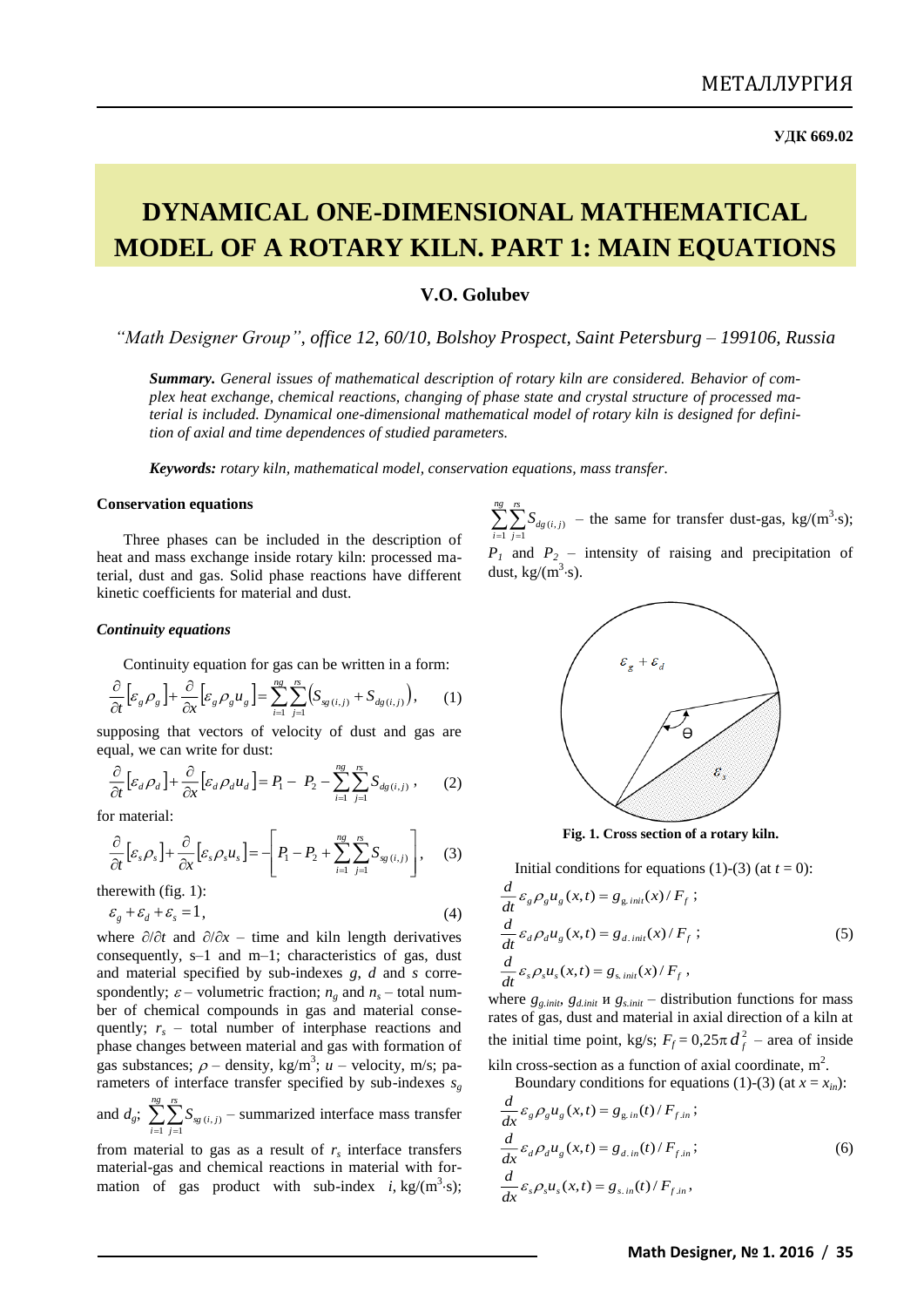where  $x_{in}$  – axial coordinate which corresponds to phase input, m; *gg.in, gd.in* и *gs.in* – mass rates of gas, dust, material at the input point, kg/s;  $F_{\text{fin}}$  – area of inside kiln crosssection at the input point,  $m^2$ .

#### *Mass conservation equations for chemicals*

Continuity equation for phases [\(1\)](#page-0-0)-[\(3\)](#page-0-1) should be added by mass concentrations of chemical substances for expressing of chemicals balances.

Balance of gas compounds in the rotary kiln followed by mutual action of convection, of interface transfer between material and dust, between dust and gas, of intensity of chemical reactions in gas phase. Diffusion can be neglected taking into account low residence time for gas inside a kiln. Mass conservation equations for gas can be written in form:

$$
\frac{\partial}{\partial t} \Big[ \varepsilon_g \rho_g \chi_{g(i)} \Big] + \frac{\partial}{\partial x} \Big[ \varepsilon_g \rho_g u_g \chi_{g(i)} \Big] = \n= \sum_{j=1}^{\infty} \Big( S_{sg(i,j)} + S_{dg(i,j)} \Big) + \sum_{j=1}^{\infty} sign_{(i,j)} \cdot v_{g(i,j)} M_i R_{g(j)},
$$
\n(7)

for the same reason diffusion term in the equation for dust was neglected:

$$
\frac{\partial}{\partial t} \left( \varepsilon_d \rho_d \chi_{d(i)} \right) + \frac{\partial}{\partial x} \left[ \varepsilon_d \rho_d u_g \chi_{d(i)} \right] =
$$
\n
$$
= P_1 \chi_{s(i)} - P_2 \chi_{d(i)} + \sum_{j=1}^n \text{sign}_{(i,j)} \cdot \nu_{s(i,j)} M_i R_{d(j)},
$$
\n(8)

need in adding of diffusion term to the equation for material causes by experimental proved axial mixing of material followed by difference in axial velocity of big and small bulks:

$$
\frac{\partial}{\partial t} \left( \varepsilon_s \rho_s \chi_{s(i)} \right) + \frac{\partial}{\partial x} \left[ \varepsilon_s \rho_s u_s \chi_{s(i)} \right] - \frac{\partial}{\partial x} \left[ \varepsilon_s \rho_s D_s \frac{\partial \chi_{s(i)}}{\partial x} \right] =
$$
\n
$$
= - \left( P_1 \chi_{s(i)} - P_2 \chi_{d(i)} + \sum_{j=1}^n v_{s(i,j)} M_i R_{s(j)} \right),
$$
\n(9)

where  $\chi_{g(i)}$ ,  $\chi_{d(i)}$  and  $\chi_{s(i)}$  – mass parts of compound *i* in gas, dust and material;  $S_{sg(i,j)}$  – intensity of mass transfer from material to gas for gas compound *i* after chemical reaction *j* in material, kg/(m<sup>3</sup>·s);  $S_{dg(i,j)}$  – the same for dust-gas transfer,  $kg/(m^3 \cdot s)$ ;  $sign_{(i,j)} - if$  specie formed as a product of reaction *j*, then  $sign = +1$ , if specie destroyed in reaction *j*, then  $sign = -1$ ;  $v_{g(i,j)}$  and  $v_{s(i,j)}$  – stoichiometric coefficient of gas compound *i* in reaction *j* taking place in gas or material phase;  $M_i$  – molar mass of compound *i*, kg/mol;  $R_{g(j)}$ ,  $R_{d(j)}$  and  $R_{s(j)}$  – reaction flow of reaction *j* in gas, dust and material consequently, mol/ $(m^3 \cdot s)$ ;  $rg$  – total number of gas reactions;  $D<sub>s</sub>$  – coefficient of axial mixing (diffusion) for material,  $m^2/s$ . where  $I_n$  and notwing is what for experimental in the sequence of  $I_n(x_0, \alpha, \alpha, \alpha, \alpha)$ <br>
below ( $x_0 = x_0$ ),  $\alpha$ ,  $\alpha$ ,  $\alpha$ ,  $\beta$ ,  $\alpha$ ,  $\beta$ ,  $\beta$ ,  $\beta$ ,  $\beta$ ,  $\beta$ ,  $\beta$ ,  $\beta$ ,  $\beta$ ,  $\beta$ ,  $\beta$ ,  $\beta$ ,  $\beta$ ,  $\beta$ ,  $\beta$ ,

Initial conditions for equations [\(7\)](#page-1-0)-[\(9\)](#page-1-1) are given below (at  $t = 0$ ):

$$
\mathcal{E}_{g} \rho_{g} \chi_{g(i)}(x,t) = g_{g,init}(x) / [u_{g,init}(x) F_{f}];
$$
  
\n
$$
\mathcal{E}_{d} \rho_{d} \chi_{d(i)}(x,t) = g_{d,init}(x) / [u_{g,init}(x) F_{f}];
$$
\n(10)

 $\varepsilon_{s} \rho_{s} \chi_{s(i)}(x,t) = g_{s\,init}(x) / [u_{s\,init}(x) F_{f}].$ 

Boundary conditions for equations [\(7\)](#page-1-0)-[\(9\)](#page-1-1) are given

$$
\mathcal{E}_{g} \rho_{g} \chi_{g(i)}(x,t) = \mathcal{E}_{g} \rho_{g} \chi_{g(i)}(t) ;
$$
  
\n
$$
\mathcal{E}_{d} \rho_{d} \chi_{d(i)}(x,t) = \mathcal{E}_{d} \rho_{d} \chi_{d(i)}(t) ;
$$
  
\n
$$
\mathcal{E}_{s} \rho_{s} \chi_{s(i)}(x,t) = \mathcal{E}_{s} \rho_{s} \chi_{s(i)}(t) .
$$
\n(11)

#### *Heat conservation equations*

Heat balance of a rotary kiln depends on: change of enthalpy of gas flow, dust and material as a result of phase transformation and chemical reactions; heat transfer between phases and heat loses into atmosphere. We were suggesting that gas and dust temperatures are different. Thus heat conservation equation for gas phase can be written in form:

<span id="page-1-2"></span>
$$
\frac{\partial}{\partial t} \left( \varepsilon_{g} \rho_{g} c_{p_{g}} T_{g} \right) + \frac{\partial}{\partial x} \left[ \varepsilon_{g} \rho_{g} u_{g} c_{p_{g}} T_{g} \right] - \frac{\partial}{\partial x} \left[ \varepsilon_{g} \lambda_{g} \frac{\partial T_{g}}{\partial x} \right] =
$$
\n
$$
= \sum_{j=1}^{r_{g}} \Delta H_{g(j)} R_{g(j)} + \sum_{j=1}^{r_{g}} \left( \Delta H_{g(j)} S_{g(j,j)} + \Delta H_{dg(i)} S_{dg(i,j)} \right) + Q_{g, res},
$$
\n(12)

<span id="page-1-0"></span>for dust:

$$
\frac{\partial}{\partial t} \left( \varepsilon_d \rho_d c_d T_d \right) + \frac{\partial}{\partial x} \left[ \varepsilon_d \rho_d u_g c_d T_d \right] - \frac{\partial}{\partial x} \left[ \varepsilon_d \lambda_d \frac{\partial T_d}{\partial x} \right] =
$$
\n
$$
= \sum_{j=1}^N \Delta H_{s(j)} R_{d(j)} - \sum_{j=1}^N \left( \Delta H_{dg(i)} S_{dg(i,j)} \right) + Q_{d, res} \,,
$$
\n(13)

for material:

<span id="page-1-3"></span>
$$
\frac{\partial}{\partial t} \left( \varepsilon_s \rho_s c_s T_s \right) + \frac{\partial}{\partial x} \left[ \varepsilon_s \rho_s u_s c_s T_s \right] - \frac{\partial}{\partial x} \left[ \varepsilon_s \lambda_s \frac{\partial T_s}{\partial x} \right] =
$$
\n
$$
= \sum_{j=1}^{N} \Delta H_{s(j)} R_{s(j)} - \sum_{j=1}^{N} \left( \Delta H_{sg(i)} S_{sg(i,j)} \right) + Q_{s, res} ,
$$
\n(14)

<span id="page-1-1"></span>where – heat conductivity of gas, W/(m∙K); *сpg* – specific heat consumption of gas at constant pressure, J/(kg∙K); *с<sup>s</sup>* and *с<sup>d</sup>* – specific heat consumption of material and dust, J/(kg∙K); *Qg.res, Qd.res* and *Qs.res* – resulted heat flow for gas, material and dust consequently,  $W/m^3$ ;  $\Delta H_{g(j)}$  and  $\Delta H_{s(j)}$  – heat of reaction *j* in gas or material, J/mol;  $\Delta H_{s(g(i))}$ and  $\Delta H_{def(i)}$  – change of enthalpy of compound *i*, which effervesce from material and dust into gas phase, J/kg.

Initial conditions for equations [\(12\)](#page-1-2)-[\(14\)](#page-1-3) (at  $t = t_0$ ) can be expressed in form:

$$
T_g(x,t_0) = T_{g0}(x); T_d(x,t_0) = T_{d0}(x);
$$
  
\n
$$
T_s(x,t_0) = T_{s0}(x),
$$
\n(15)

where  $T_0(x)$  – temperature of correspondent flow as a function of axial coordinate at the initial moment, K.

Boundary conditions for equations [\(12\)](#page-1-2)-[\(14\)](#page-1-3)  $(\text{at } x = x_{in})$  can be expressed in form:

$$
T_g(x_{in}, t) = T_{g,in}(t) \; ; \; T_d(x_{in}, t) = T_{d,in}(t) \; ;
$$
  
\n
$$
T_s(x_{in}, t) = T_{s,in}(t) \; .
$$
\n(16)

Boundary conditions for equations [\(12\)](#page-1-2)-[\(14\)](#page-1-3) (at  $x = x_{out}$ ) satisfy convection condition:

$$
-\varepsilon_{g} \lambda_{g} \frac{\partial T_{g}(x_{out},t)}{\partial x} = 0; -\varepsilon_{d} \lambda_{d} \frac{\partial T_{d}(x_{out},t)}{\partial x} = 0; -\varepsilon_{s} \lambda_{s} \frac{\partial T_{s}(x_{out},t)}{\partial x} = 0.
$$
 (17)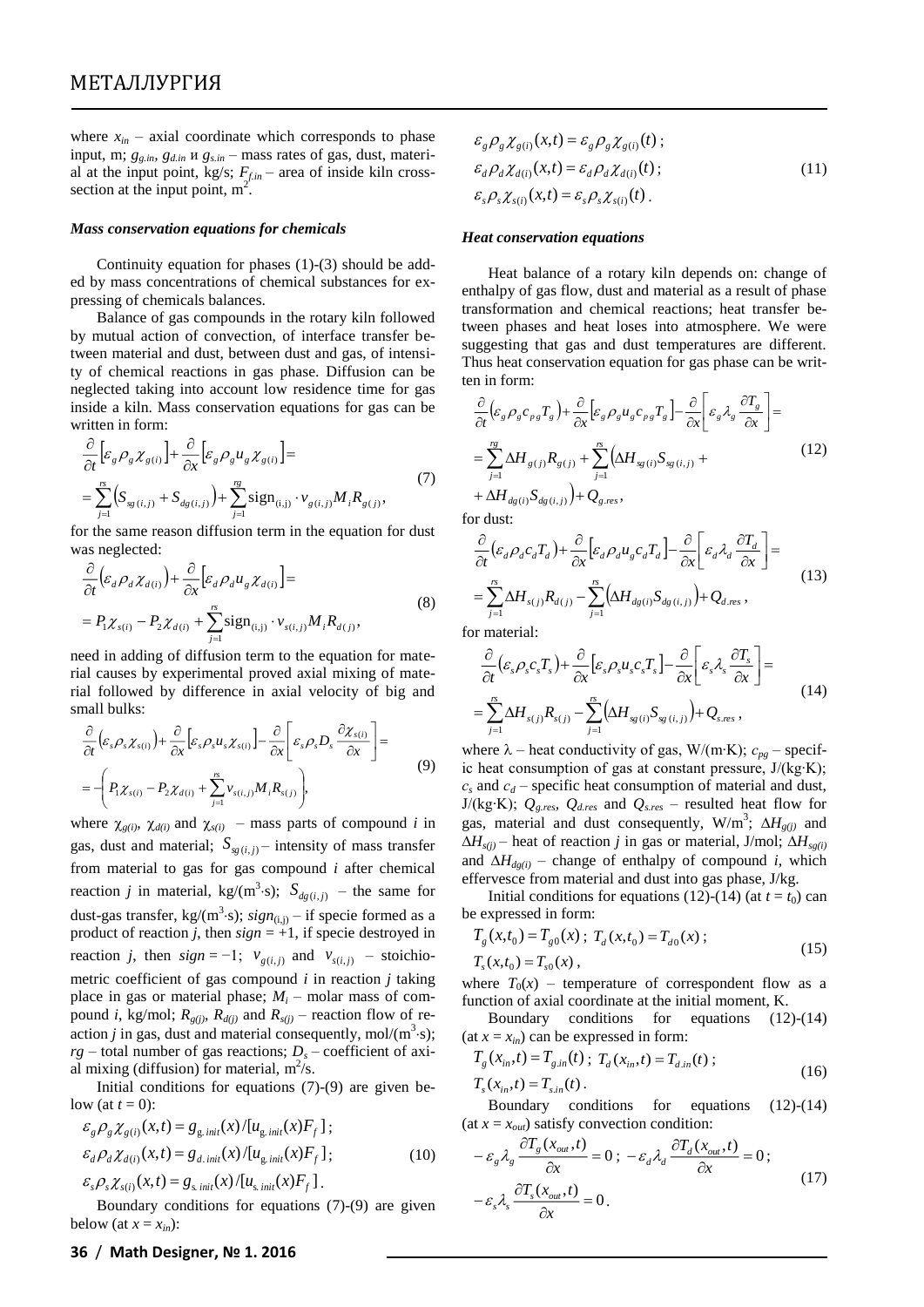### *Movement equation*

Gas velocity changes as a function of axial coordinate, and it value defined by equation:

$$
\frac{\partial}{\partial t} \Big[ \varepsilon_{g} \rho_{g} u_{g} \Big] + \frac{\partial}{\partial x} \Big[ \varepsilon_{g} \rho_{g} \frac{u_{g}^{2}}{2} + \varepsilon_{g} p_{g} \Big] = \frac{\partial}{\partial x} \Big[ \varepsilon_{g} \mu_{g} \frac{\partial u_{g}}{\partial x} \Big]. \tag{18}
$$

Material velocity was considered as constant. Initial conditions for equation [\(18\)](#page-2-0) (at  $t = 0$ ):

$$
u_{g(i)}(x,t) = u_{g.init}.
$$
\nBoundary conditions for equation (18) (at  $x = x_2$ ):

$$
u_g(x,t) = u_g(t)
$$
 (20)

Dust and gas velocity are equal as it was described before.

## **Definition of equations coefficients**

#### *Definition of chemical reactions*

Assume chemical reactions inside a flow are reversible and independent of other flows. In this case velocity of reaction *j* can be defined by formula:

$$
R_{j} = k_{\text{fow}} \prod_{i=1}^{n_{j,\text{fow}}} c_{i,\text{fow}}^{v_{i,j}} - k_{\text{back}} \prod_{i=1}^{n_{\text{j,back}}} c_{i,\text{back}}^{v_{i,j}}, \tag{21}
$$

where  $R_j$  – reaction flow as a result of reaction *j*, mol/( $m^3$ ·s);  $k_{\text{forw}}$  and  $k_{\text{back}}$  – rate constant for forward and backward reactions, s-1 ; *сforw* and *сback* – molar concentration of *i* reagents and products of *j* reaction, mol/m<sup>3</sup>;  $n_{j,forw}$ and  $n_{i,back}$  – number of reagents and products of *j* reaction.

Molar concentration of chemical compound in flow expressed by formula:

$$
c_i = \chi_i \cdot \rho / M_i, \qquad (22)
$$

where  $\rho$  – density of reaction flow, kg/m<sup>3</sup>.

Rate constants for forward and backward reactions calculated by Arrhenius equation:

$$
k = k_0 T^m \exp\left(-\frac{E_a}{R_{un}T}\right),\tag{23}
$$

where  $k_0$  – pre-exponential factor,  $s^{-1}$ ;  $m$  – exponential factor at temperature;  $E_a$  – activation energy, J/mol;  $R_{un}$  =  $8,314$  – universal gas constant, J/(mol $\cdot$ K).

Equation [\(21\)](#page-2-1) can be used for irreversible reactions with  $k_{back} = 0$ .

Heat of reaction *j* expressed by formula:

$$
\Delta H_j = -\sum_{i=1}^{n_j} sign_{i,j}v_{i,j}h_i , \qquad (24)
$$

where  $h_i$  – molar enthalpy of compound *i*, J/mol.

Intensity of mass transfer between material and gas  $S_{sg(i,j)}$  and between dust and gas  $S_{dg(i,j)}$  calculated by formula:

$$
S_{i,j} = v_{s(i,j)} M_i R_j \,, \tag{25}
$$

which includes physic-chemical transformations inside solid phase with formation of gas compound.

Changing of enthalpy of gas compound i during transfer from material to gas  $\Delta H_{sg(i)}$  and from dust to gas  $\Delta H_{d\rho(i)}$  will be:

$$
\Delta H_i = c_{pg} (T_g - T_x), \qquad (26)
$$

where  $x - \text{index}$ , transforms to *s* for transfer in system material-gas and transforms to  $d$  – for system dust-gas.

#### *Definition of phases*

<span id="page-2-0"></span>Velocity of axial movement of material in the kiln depends on speed of kiln rotation and can be calculated by approximate formula:

<span id="page-2-3"></span>
$$
u_s = 5.78d_f \alpha_f \alpha_f,
$$
\n(27)

where  $\alpha_f$  – kiln tilt, rad;  $\omega_f$  – rotation rate of a kiln, rpm.

<span id="page-2-2"></span>If we suggest that porosity of material is constant  $\varepsilon_m$  = const, then bulk density of material will depends only on real density of solid material:

$$
\rho_s = \rho_{s0}(1-\varepsilon_m)\,,
$$

where  $\rho_{s0}$  – real density of material, kg/m<sup>3</sup>.

Fraction of section of a kiln, loaded by material can be calculated with use of values for mass rate, bulk density and velocity of material by formula:

$$
\varepsilon_{s} = (4m_{s1})/(\rho_{s1}\pi d_{f}^{2}u_{s}),
$$
  
or  

$$
\varepsilon_{s} = 0.22 \frac{m_{s1}}{\rho_{s1}d_{f}^{3}\alpha_{f}\omega_{f}},
$$
 (28)

<span id="page-2-1"></span>where  $m_{s1}$  – mass rate of material at the kiln inlet, kg/s;  $\rho$  $s_1$  – bulk density of material at the kiln inlet, kg/m<sup>3</sup>;  $d_f$  – inside diameter of a kiln, m.

Given [\(20\)](#page-2-2) and [\(27\)](#page-2-3), equation [\(3\)](#page-0-1) can be transformed to a form:

$$
0,22 \frac{\partial}{\partial t} \left[ \frac{m_{s1}}{\rho_{s1}} \frac{\rho_s}{\omega_f} \right] + \frac{1,272}{d_f^2} \frac{m_{s1}}{\rho_{s1}} \frac{\partial \rho_s}{\partial x} = - \left[ P_1 - P_2 + \sum_{i=1}^{n_g} \sum_{j=1}^{n_s} S_{sg(i,j)} \right].
$$
\n(29)

Other formula for calculation a fraction of section of a kiln loaded by material is shown below:

<span id="page-2-5"></span>
$$
\varepsilon_{s} = \left[ \Theta/2 - 2\sin(\Theta/2) \cdot \cos(\Theta/2)/4 \right] / \pi , \qquad (30)
$$

where  $\Theta$  – central angle of segment, loaded by material, rad.

Fraction of section occupied by dusty gas ( $\varepsilon_g + \varepsilon_d$ ) can be calculated with formula [\(4\)](#page-0-2).

Given known area of kiln section, fraction of this section loaded by material and dust we can calculate a fraction of gas area  $\varepsilon_g$ . After that we can calculate velocity of gas flow  $u_g$  taking into account mass rate of gas  $m_g$ , density  $\rho_g$  and fraction  $\varepsilon_g$ :

$$
u_g = (4m_g)/(\rho_g \pi d_f^2 \varepsilon_g).
$$

Maximum volume fraction of dust in gases can be approximated by empirical formula [2]:

<span id="page-2-4"></span>
$$
\varepsilon_{d \max} = 2 \cdot 10^{-11} \varepsilon_g u_g^m \frac{d_f^{3/2}}{d_d \Re^3} \left( \frac{\omega_f}{\varepsilon_s} \right)^{2/3} \left( \frac{\rho_g}{\rho_d} \right)^{(1+m/3)}; \qquad (31)
$$
  
\n
$$
m = 0,25 \cdot d_{d \max} \Re / d_d ,
$$

where  $d_d$  and  $d_{d,\text{max}}$  – average and maximum diameter of dust particles, m;  $\mathfrak{R}$  – size distribution parameter, defined in Rosin-Rammler equation ( $\mathfrak{R} = 1,6$  for sand,  $\mathfrak{R} = 1,7$  for sinter,  $\mathcal{R} = 0.68$  – magnesium ore,  $\mathcal{R} = 0.6$  – iron ore).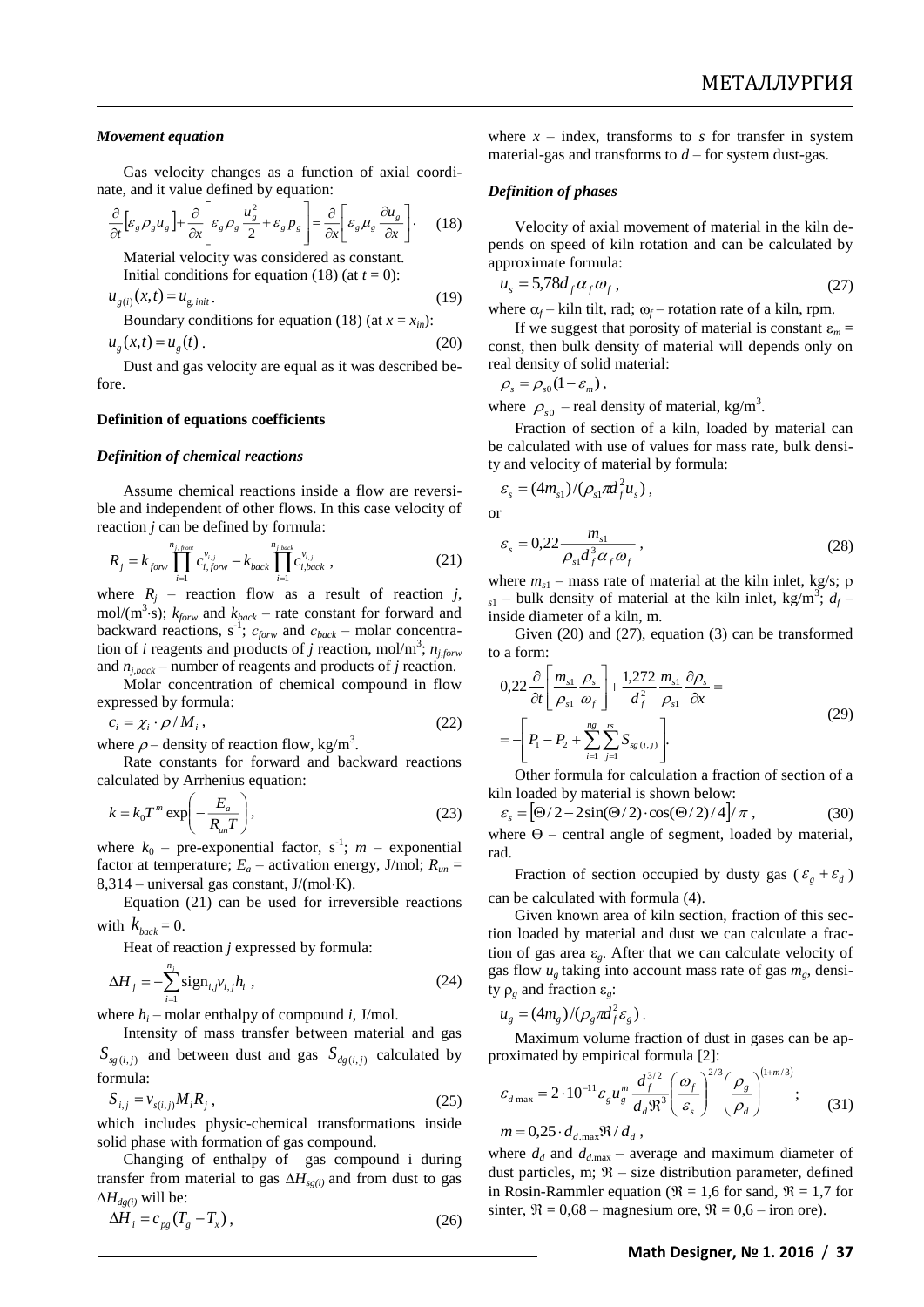#### *Definition of dust raising and precipitation*

Mass transfer intensity between material and dust depends on intensity of raising  $P_1$  and precipitation  $P_2$  of dust.

If kiln operates in regime without dust injection then the dusty of gas flow at the hot side of a kiln (on the side of flame) depends on intensity of dust raising but at the middle and other side of a kiln it followed by value of maximum volume concentration of dust in the gas flow according to equation [\(31\)](#page-2-4).

Results of experimental investigations [2] proved that maximum concentration of a dust in the gas flow achieved at the distance equal to 5-6 kiln diameters from inlet section. Experiment was occurring on a kiln which has no intensification devices for heat transfer and no gas discharge from material at the initial area. Thus, intensity of dust raising for this kiln area can be account by formula:

$$
P_{1\,gen} = 0.18 \frac{\rho_d u_g}{d_f} \varepsilon_{d\,\max} \,. \tag{32}
$$

Industrial investigations in VAMI (Saint-Petersburg, Russia) were carried out at the kilns with sizes 3,63,33,6150 m at JSC «Pikalevo Alumina». Was demonstrated that intensity of raising is a function of kiln length [1, 2]. Around 55-65 % of total dust raising concentrates in chain zone, 25-30 % – in zone of carbonate dissociation and only 10 % of a dust arises in zones without inside devices for intensification for heat exchange and without discharging of gas compounds from material. Suggest that intensity of dust raising is constant inside selected zones we can describe this mechanism by piecewise function:

$$
P_1 = k_{dp1} \cdot P_{1\,gen} \text{ and}
$$
\n
$$
k_{dp1} = \begin{cases} 3 & \text{if } S_{sg.co2} > 0; \\ 6 & \text{if } l \ge l_{chain}; \\ 1 & \text{if } S_{sg.co2} = 0 \text{ u } l < l_{chain}, \end{cases}
$$
\n(33)

where *l* and *lchain* – current axial coordinate of a kiln and chain length, m.

Zone of carbonates dissociation can be identified as a zone with CO<sub>2</sub> emission from material to gas by rule  $S_{sg.co2}$  $> 0.$ 

Accept that intensity of dust precipitation is equal to zero if maximum concentration  $\varepsilon_{d \max}$  is not achieved and that it is equal to  $P_1$  with opposite sign after achievement of  $\mathcal{E}_{d \text{max}}$ . This brings us to next condition for kiln which operates without forced dust injection:

$$
P_{2\,free} = \begin{cases} 0 & \text{if } \varepsilon_d < \varepsilon_{d\,\max}; \\ -P_1 & \text{if } \varepsilon_d \ge \varepsilon_{d\,\max}. \end{cases} \tag{34}
$$

Dust concentration increases higher then calculated by formula [\(31\)](#page-2-4) in case of forced dust injection at the hot side of a kiln. Around 25% of injected dust precipitates at the sintering zone and immediately after it in the distance 0- 60 m, around 40% precipitates in carbonization zone in distance 60-120 m, around 30% – in chain zone (120-180 m), rest of dust in quantity of 5% leave a kiln with gas flow [1].

If we suggest that intensity of dust precipitation is constant in marked zones, than mass exchange rate will be a piecewise function of kiln length:

$$
P_{2\,forced} = k_{dp2} \cdot \frac{g_{d,in}(t)}{F_{f,in} \cdot l_f} \text{ and}
$$
\n
$$
k_{dp2} = \begin{cases} 0.40 & \text{if } S_{sg.co2} > 0; \\ 0.30 & \text{if } l \ge l_{chain}; \\ 0.25 & \text{if } S_{sg.co2} = 0 \text{ and } l < l_{chain}. \end{cases} \tag{35}
$$

Then excess of a dust precipitates and dust concentration will be equal to maximum value  $\epsilon_{d \max}$  next condition

must executes:  $k_{dp2} = 0$ .

Full intensity of dust precipitation is a sum of precipitation intensity for own and injected dust:

<span id="page-3-0"></span>
$$
P_2 = P_{2\text{ free}} + P_{2\text{ forced}} \,. \tag{36}
$$

Volumetric fractions of gas and dust calculate with use of iteration scheme [\(4\)](#page-0-2), [\(30\)](#page-2-5)-[\(36\)](#page-3-0).

## *Definition of mass transfer in drying zone*

Evaporation of water to gas phase takes place in the drying zone. Drying process divides on two stages according to the standard representations. Mass transfer rate is constant at the first stage of drying and it depends only on saturated pressure of steam at the surface of material. Drying front penetrates in the deep of solid phase and drying rate start to decrease with the decreasing of humidity at the second stage. Intensity of drying at the second stage depends on relative humidity of material  $\chi_{s,h2o}$  and coefficient of drying intensity. The position of interface between two drying stages depends on characteristics of solid material. For example, border point between two drying stages for cement slurry lies at humidity around  $\chi_{s,h2o}$  = 5%, so drying rate follows by formula [3]:

$$
S_{sg.h2o} = \begin{cases} S_{sg.h2o, const} & \text{if } \chi_{s.h2o} > 0,05; \\ S_{sg.h2o, fall} & \text{if } \chi_{s.h2o} \le 0,05. \end{cases}
$$
 (37)

Next equation is right for period with constant drying intensity:

$$
S_{sg.h2o. const} = \beta f_{vol} \rho_g \left( \chi_{sat.h2o} - \chi_{g.h2o} \right),\tag{38}
$$

where  $\beta$  – mass transfer coefficient, m/s;  $f_{vol}$  – extent of development of evaporation surface,  $m^2/m^3$ ;  $\chi_{sat,h2o}$  and  $\chi_{g,h2o}$  – gas humidity near material surface at saturation regime and actual humidity in gas flow consequently, kg/kg.

Humidity of saturation steam can be calculated by formula:

$$
\chi_{sat.h2o} = (M_{h2o} \cdot p_{sat.h2o})/(M_g \cdot p_g), \qquad (39)
$$

where  $p_{sat,h2o}$  – saturation pressure for water at temperature  $T_g$ , Pa;  $M_{h2o}$  – molar mass of steam, kg/mol;  $M_g$  – molar mass of kiln gas, kg/mol.

For example, we can use next dependence between saturated pressure (Pa) and temperature (K) in diapason from 273,16 to 647,13 К with error less than 0,2 % [4]: